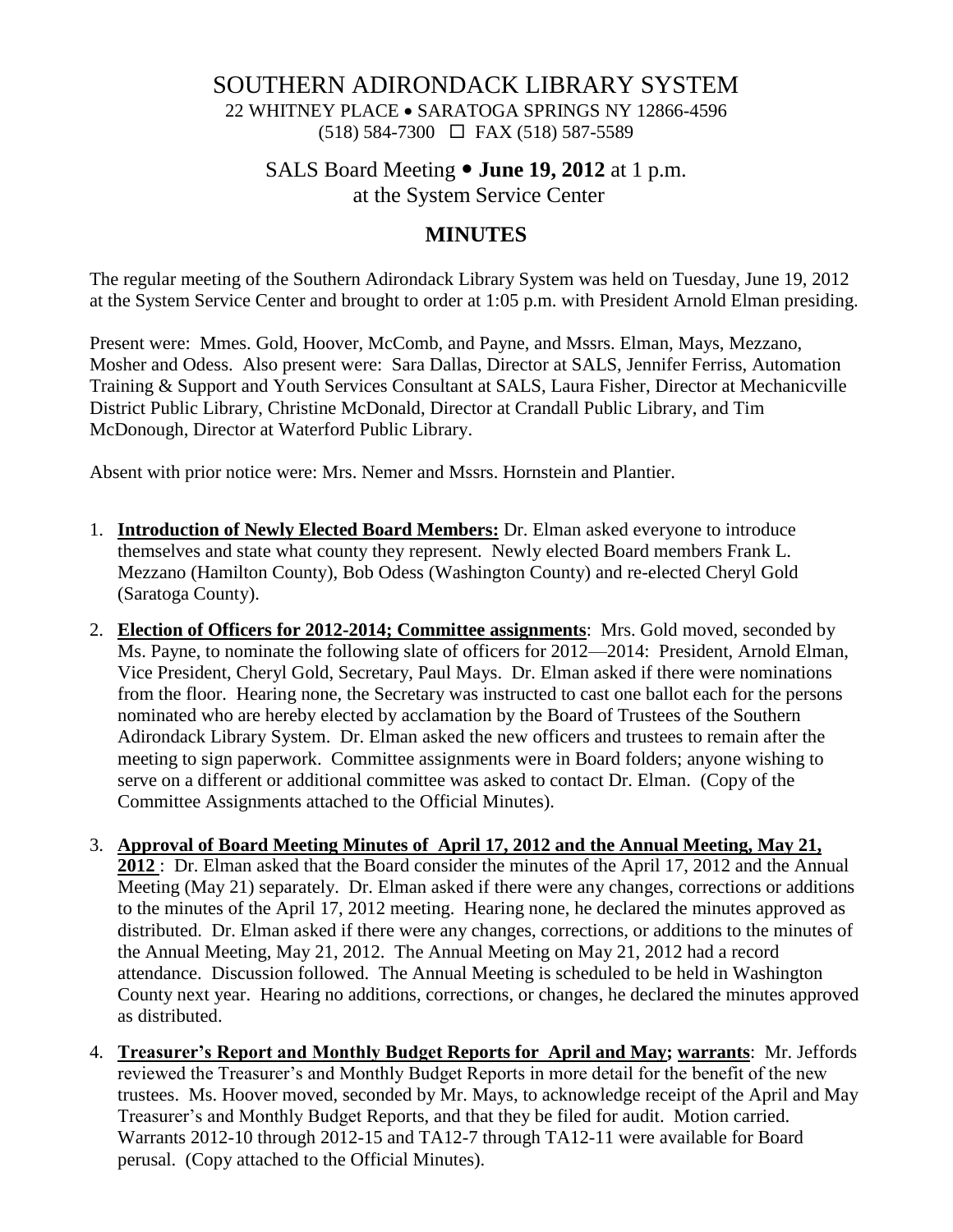- 5. **Director's Report** (*in addition to the written report sent out with the Board Packets and attached to the Official Minutes*):
	- A. *Joint Automation Report*:

The JA firewall has never had a security audit. The JA is investigating companies to perform the audit.

SALS contributes \$100,000 in-kind to the JA budget. JA services are the most valued and most used service by the membership.

Eric Trahan is the new Director at MVLS.

The JA Agreement between SALS and MVLS will be reviewed.

B. *Other*:

Jennifer Ferriss has been named to the 2014 PLA National Conference Program Committee. Mrs. Dallas has been asked to Chair the Continuing Education Committee, and has been asked to run for President-elect of the NYLA Section, Public Libraries.

Jennifer Ferriss, Jill Ryder and Mrs. Dallas will be going to Utica in July to develop guidelines on the roll-out of the New York Library Trustees Online (NYLTO). It will go live in September. NYLTO is an LSTA Grant that SALS is doing with seven other library systems. Each system will contribute its LSTA grant allotment. SALS staff will work with its member library directors and trustees to encourage participation in the project.

The Senate has passed, and the Assembly will pass, three bills that will save libraries money by:

- Adding libraries to the list of publicly funded entities exempt from the MTA payroll tax
- Allowing public libraries and BOCES to contract for services
- Removing the current funding disincentive for library system mergers

CDLC is no longer providing delivery. Smooth delivery is necessary between SALS and MVLS libraries due to the shared catalog and automation system. Eric Trahan, the new MVLS Director, and Mrs. Dallas worked with ALDS to find a reasonable cost solution. It will cost SALS \$15 a day or approximately \$3,705 a year to move the library items between the systems

SALS Use and Satisfaction Survey was revamped to reflect current services. The final day to complete the survey is June  $29<sup>th</sup>$ . Over 100 responses have been received to date. Survey results will help determine the budget priorities for 2013.

The Audit and Finance Committee as well as the Personnel Committee will need to meet in July to develop a draft 2013 SALS budget.

Construction grants: Mr. Mays will talk about the construction project later in the meeting. We anticipate eight or more projects from member libraries this year.

#### 6. **Committee Reports**:

- A. *Audit & Finance*: will be meeting in July
- B. *Building*: Mr. Mays reviewed the SALS Construction Grant for the Training Center; the State allows three years to complete the project.
- C. *Bylaws Committee*:
- D. *Central Library Aid and Services*:
- E. *County Aid Coordinators*:
- F. *Library Services:*
- G. *Personnel*: will be meeting in July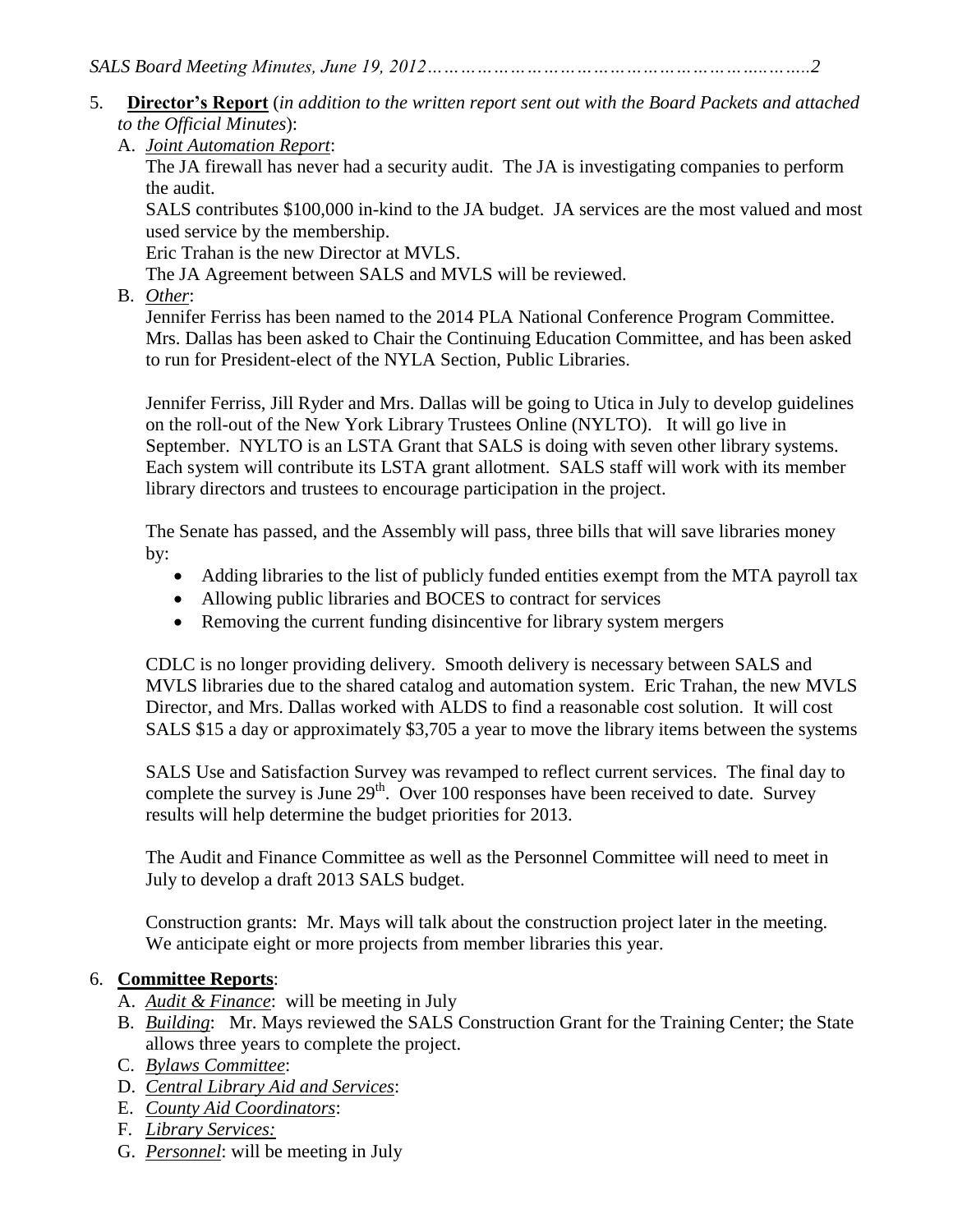### *SALS Board Meeting Minutes, June 19, 2012……………………………………………………..……..3*

H. *Trustee Nominating*:

## 7. **Unfinished Business**:

A. *Approve Definition of Need for the 75/25% Construction Match:* Mrs. Dallas reviewed the 75/25% Construction Match Definition of Need. The Construction Grants process was also discussed. Several libraries are expected to submit Construction Grant applications this year. Mrs. Gold moved, seconded by Ms. Hoover, to approve the Definition of Need for the 75/25% Construction Match (Copy attached to the Official Minutes). Motion carried.

# 8. **New Business:**

- A. *Appointment of Treasurer*:
	- *i) Review Treasurer Proposal from Mr. Jeffords*: The Treasurer proposal from Mr. Jeffords was reviewed and the Treasurer's duties were discussed. Mrs. McComb moved, seconded by all Board members present, to appoint Mr. Jeffords SALS Treasurer. Motion carried. Ms. Payne moved, seconded by Ms. Hoover, to hire Mr. Jeffords as a consultant at \$420 per month plus expenses with a cap of \$6,000 per year. Motion carried.
- B. *Placement of bank accounts*:
	- *i) Name Saratoga National Bank and Trust Company as depository of funds to be withdrawn with the signature of one of the following: President, Vice-President, or Treasurer*: Mrs. Gold moved, seconded by Mr. Mosher, to name Saratoga National Bank and Trust Company as depository of funds to be withdrawn with the signature of one of the following: President, Vice-President or Treasurer. Motion carried.
	- *ii) Name Adirondack Trust Company as depository of funds to be withdrawn with the signature of one of the following: President, Vice-President, or Treasurer; also that any one of the following be authorized to borrow funds: President, Vice-President, or Treasurer*: Mr. May moved, seconded by Ms. Payne, to name Adirondack Trust Company as depository of funds to be withdrawn with the signature of one of the following: President, Vice-President, or Treasurer; also that any one of the following be authorized to borrow funds: President, Vice-President, or Treasurer. Motion carried.
	- *iii) Designate Adirondack Trust as depository for AFLAC withholdings which are to be withdrawn by the Treasurer, or President, or Vice-President, or an authorized AFLAC representative*: Ms. Payne moved, seconded by Mrs. Gold, to designate Adirondack Trust as depository for AFLAC withholdings which are to be withdrawn by the Treasurer, or President, or Vice-President, or an authorized AFLAC representative. Motion carried.
	- *iv) Authorize borrowing via credit cards by the President, Vice-President, or Treasurer*: Ms. Hoover moved, seconded by Mr. Mosher, to authorize borrowing via credit cards by the President, Vice-President, or Treasurer. Motion carried.
- C. *Approve SALS NYS 2012-2013 Budget*: Ms. Payne moved, seconded by Mrs. Gold, to approve SALS NYS 2012-2013 Budget. Motion carried.
- D. *Appointment of Paul Mays as SALS Representative to JA Council*: Ms. Payne moved, seconded by Ms. Hoover, to appoint Paul Mays as SALS Board Representative to the JA Council. Motion carried. Mr. Mays abstained.
- E. *Approve Kathy Naftaly for a second term on the JA Council (term to expire 2014*): Mr. Mosher moved, seconded by Ms. Payne, to approve the appointment of Kathy Naftaly for a second term on the JA Council. Motion carried.
- **F.** *Annual Meeting---location for 2013 (55th) Annual Meeting*: The location for SALS 2013 Annual Meeting was discussed. It was suggested the meeting be held in Warren County. The Lac du Sacrement boat in Lake George, Great Escape Lodge and the Georgian were suggested as possible locations. Places, availability and pricing will be investigated.